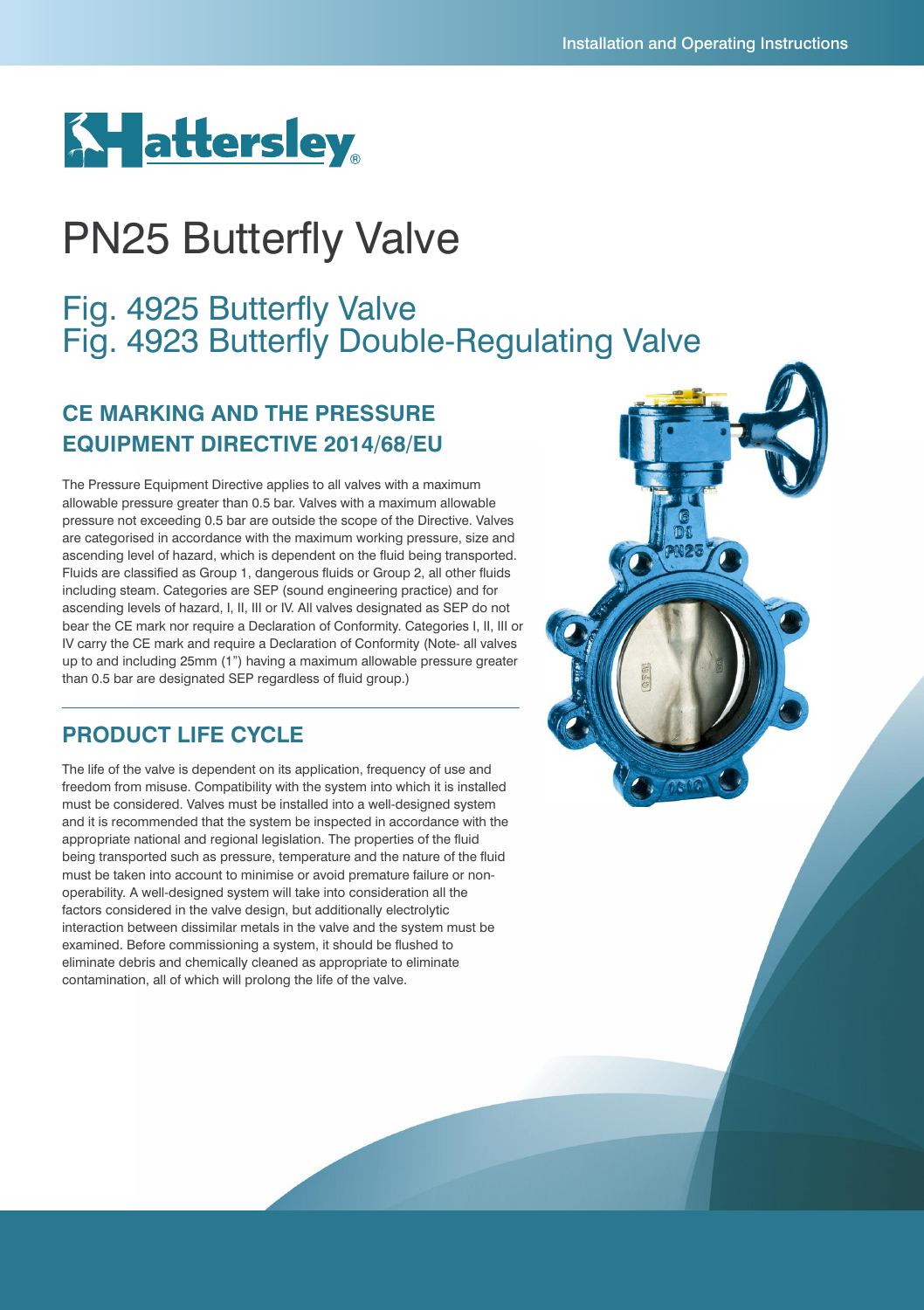#### **LIMITS OF USE**

These valves have been categorised in accordance with the Pressure Equipment Directive 2014/68/EU.

On no account must these valves be used on any group 1 liquids, group 1 gases, group 2 gases or unstable fluids.

Note - Valves that are classified as SEP (Sound Engineering Practice) are not CE marked and therefore do not require a declaration of conformity.

| Fig No / Body Style                                                                                                      | <b>Liner Material /</b><br><b>Temperature Limits</b> | Pressure<br>Rating | <b>Product Application</b> |                |                   |                   | PED Category by Valve Size |                          |              |
|--------------------------------------------------------------------------------------------------------------------------|------------------------------------------------------|--------------------|----------------------------|----------------|-------------------|-------------------|----------------------------|--------------------------|--------------|
|                                                                                                                          |                                                      |                    | Group 1<br>Gas             | Group 2<br>Gas | Group 1<br>Liquid | Group 2<br>Liquid | <b>SEP</b>                 |                          | $\mathbf{I}$ |
| 4923 Fully Lugged Butterfly DRV Lever<br>4923 Fully Lugged Butterfly Lever                                               | EPDM -10 to 120°C                                    | <b>PN25</b>        | $\overline{\phantom{a}}$   |                |                   | $\checkmark$      | 50-150                     | $\overline{\phantom{a}}$ |              |
| 4923G Fully Lugged Butterfly DRV Lever<br>4925B Fully Lugged Butterfly Bareshaft<br>4925G Fully Lugged Butterfly Gearbox | EPDM -10 to 120°C                                    | <b>PN25</b>        | $\overline{\phantom{a}}$   |                |                   | $\checkmark$      | 50-200                     | 250-600                  |              |

\* Category I requires the CE mark

#### **PRESSURE/TEMPERATURE RATING**

These valves must be installed in a piping system whose normal pressure and temperature do not exceed the above ratings. If system testing will subject the valve to pressures in excess of the working pressure rating, this should be within the test pressure for the body with the valve open, i.e. 1.5 x maximum seat pressure rating.

The maximum allowable pressure in valves as specified in the standards is for non-shock conditions. Water hammer and impact, for example, should be avoided.

If the limits of use specified in these instructions are exceeded or if the valve is used on applications for which it was not designed, a potential hazard could result.

#### **END OF LINE SERVICE**

It is not recommended to use these valves for end of line service. If valves are installed at end of line, a blanking flange must be fitted on downstream side of valve.

### **LAYOUT AND SITING**

Butterfly valves 4923 and 4923G are fitted with a double regulating device, and may be used in conjunction with a Fig M3000 metering station.

When used with the Fig M3000 a spool piece must be fitted between the metering station and the valve with a minimum length of 1.5 x the nominal pipe diameter.

Flow must pass through the metering station first and secondly through the valve.

These valves can be fitted in either horizontal or vertical pipework. When installed in a horizontal pipeline, the valve stem should be preferably horizontal. This enables the butterfly valve to be self-cleaning and also enables the weight of the disc to be equally borne by the bearings.

It should be considered at the design stage where valves will be located to give access for operation, adjustment, maintenance and repair.

Valves must be provided with adequate support. Adjoining pipework must be supported to avoid the imposition of pipeline strains on the valve body, which would impair its performance.

Heavy valves may need independent support or anchorage.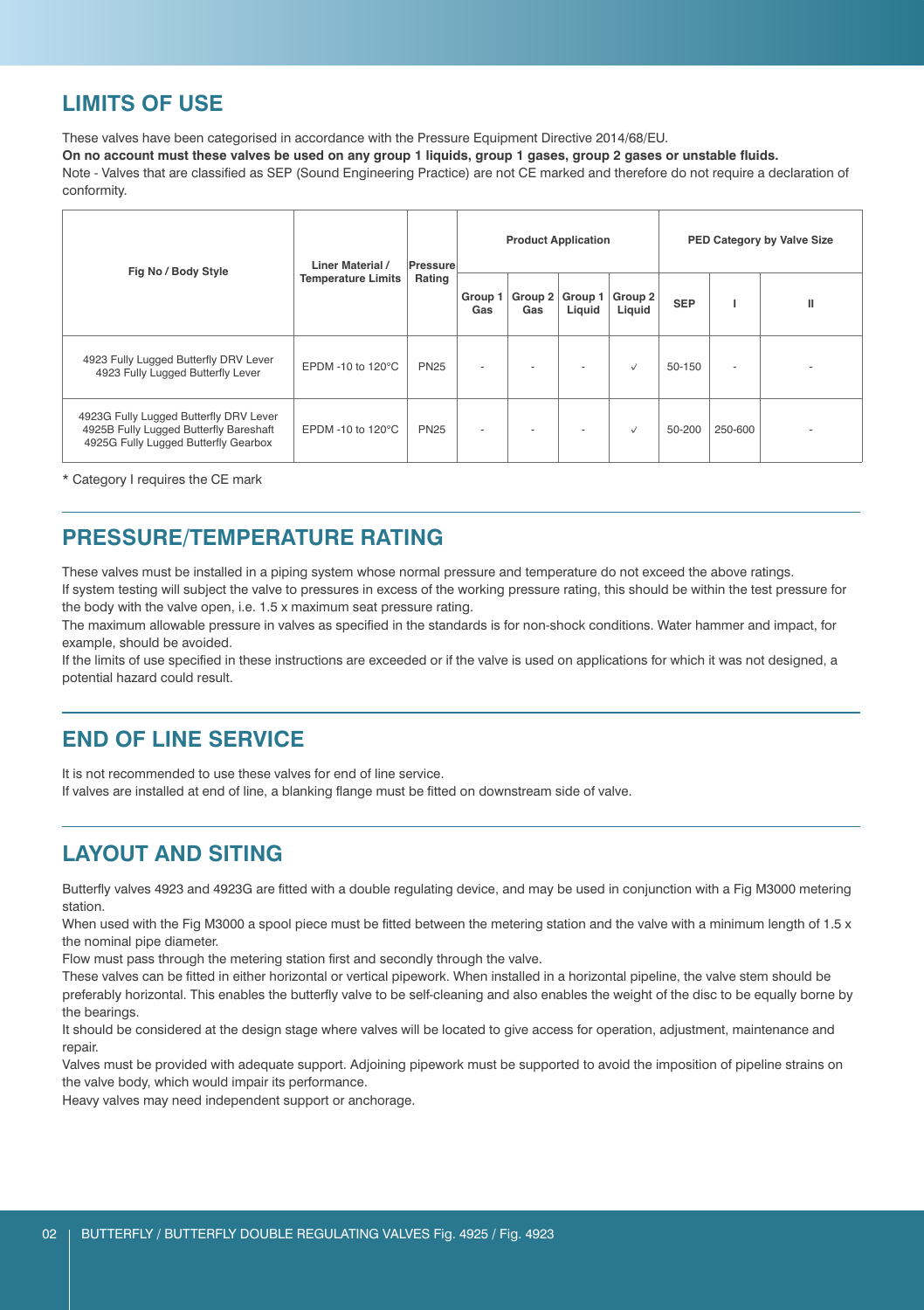#### **INSTALLATION**

The Fig 4925 and Fig 4923 are fully lugged valves and should be located between flanges utilising the flange bolt holes. The flange bolts or studs should be tightened diagonally until the body touches the flange face with metal to metal contact.

Prior to installation, a check of the identification plate and body marking must be made to ensure that the correct valve is being installed.

Valves are precision manufactured items and as such, should not be subjected to misuse such as careless handling, allowing dirt to enter the valve through the end ports, lack of cleaning both valve and system before operation and excessive force during bolting and handwheel/lever operation.

All special packaging material must be removed.

Valves must be provided with adequate support. Adjoining pipework must be supported to avoid the imposition of pipeline strains on the valve body, which would impair its performance.

When large valves are provided with lifting lugs or eye nuts, these should be used to lift the valve.

Immediately prior to valve installation, the pipework to which the valve is to be fastened should be checked for cleanliness and freedom from debris.

Valve packaging should only be permanently removed immediately before installation. The valve interior should be inspected through the end ports to determine whether it is clean and free from foreign matter.

The mating flange (both valve and pipework flanges) should be checked for correct gasket contact face, surface finish and condition. If a condition is found which might cause leakage, no attempt to assemble should be made until the condition has been corrected. This butterfly valve has integral rubber sealing faces and gaskets must not be used.

In order to maintain an effective sealing face with the pipe flange, integral, weld-neck, slip-on or loose plate flanges should be used. The pipe flange should cover the rubber body liner forming the gasket face of the body. If pipe other than BS EN10255 Medium Grade, BS EN 10220 or Schedule 40 is used the gasket face may only partially covered please refer to the Hattersley Technical Dept.

Care should be taken to provide correct alignment of the flanges being assembled. Suitable lubricant on bolt threads should be used. In assembly, bolts are tightened sequentially to make the initial contact of flanges and gaskets flat and parallel followed by gradual and uniform tightening in an opposite bolting sequence to avoid bending one flange relative to the other, particularly on flanges with raised faces.

Parallel alignment of flanges is especially important in the case of the assembly of a valve into an existing system.

Flanged joints depend on compressive deformation of the integral rubber sealing faces between the flange surfaces until metal to metal contact is achieved.

The bolting must be checked for correct size, length, material and that all connection flange bolt holes are utilised.

#### **OPERATING - GEAR OPERATED**

An enclosed worm gear reduction operator (gearbox) is mounted on the valve body with the gear quadrant intimately connected with the valve shaft. The full open and full closed position travel stops are set at the factory and require no further adjustment.

**Note:** if the gearbox is fitted with a padlock and locking ring, the padlock will require removal prior to operation.

Valve closure is by clockwise rotation of the handwheel until the travel stop restriction is felt. No excessive force is required to effect tight shut off and under no circumstances should a wrench or wheelkey be used.

Counter clockwise rotation of the handwheel will open the valve until the full open travel stop or to the intermediate regulated travel stop (memory stop) if fitted on the double regulating version.

A non-adjustable pointer indicates the actual valve disc position against a fixed scale.

The memory stop (double regulating versions only) device is fitted at the factory so that the valve may be operated over its full travel prior to commissioning without the need for adjustment.

### **SETTING THE GEARBOX MEMORY STOP (REFER TO FIG 1)**

Slacken the setscrew 'A' sufficient to allow the position limiting plate to rotate. The position limiting plate rotates freely on the central screw, which does not require any adjustment.

Using the usual commissioning procedures, rotate the handwheel to move the disc to the required position.

Ensure that the position limiting plate is in contact with the raised stop on the indicator pointer, if not rotate the plate until it touches.

Tighten the setscrew 'A' to limit the maximum position of valve opening. Record the regulation position.